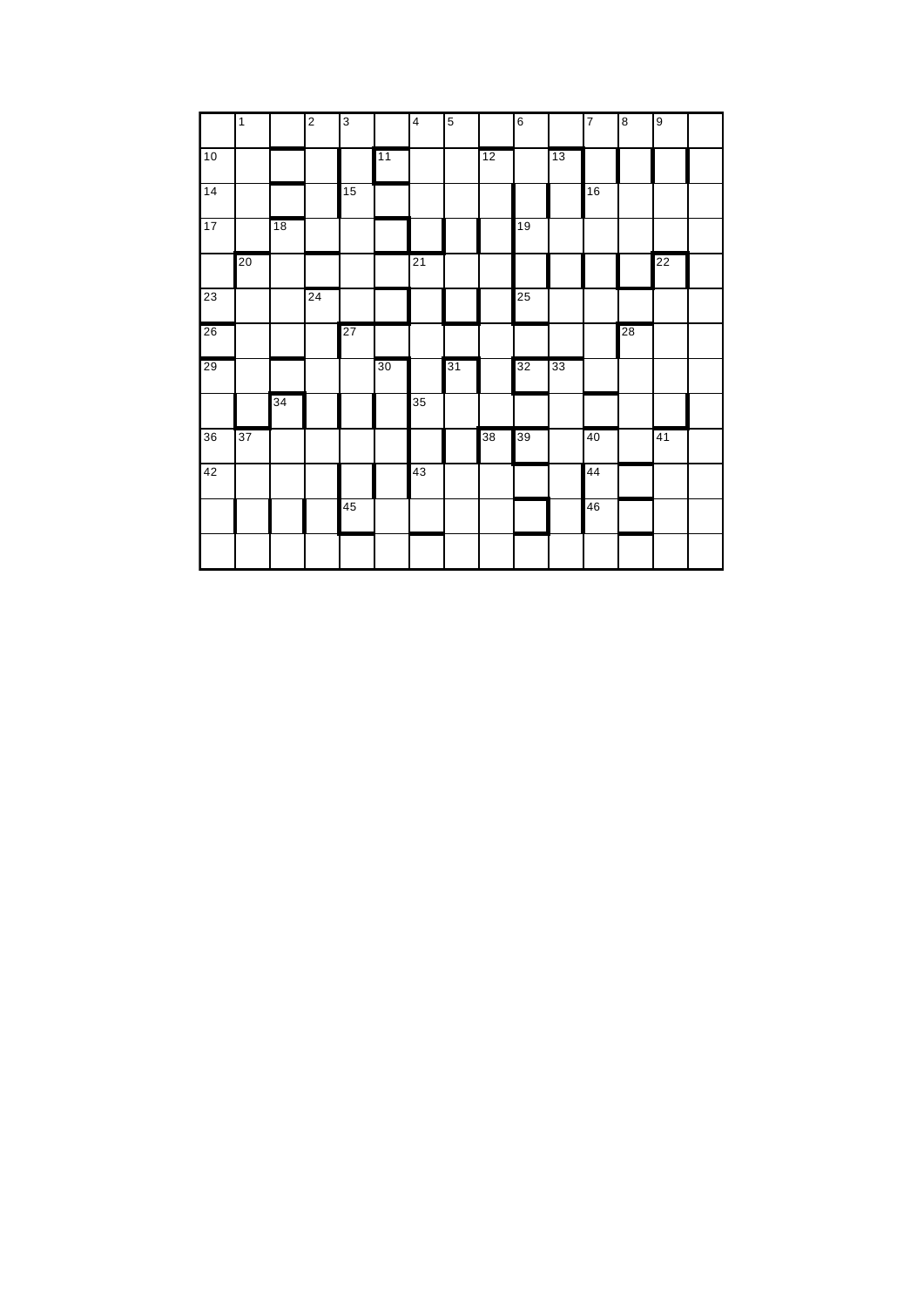THE PLAY'S THE THING that explains (i) why two answers are entered minus a common element, giving grid entries of the length indicated; (ii) the sequence of words around the perimeter from 23 to 29; (iii) the sequence of redundant words in seven clues; and (iv) the rationale for encoding clue answers consisting of only those letters in 27 across before entry. Solvers must write the name of the play under the diagram. Chambers (1998) is recommended, apart from a placename and 16 across (in NODE).

[2016 note: Chambers {2014} now has 16 across, but with a different meaning. One abbreviation used has vanished between 1998 and 2014.]

## ACROSS

- Herring is spinning round lake dead (4)
- March left, not right, in a stew (6)
- Timeless works in painting medium (4)
- A pal backed one Gulf city (5)
- Leave again some more golf? (4)
- Insubstantial, hot, bubbling, carried by cook (6)
- Shy, courteous, charming? Not half that's the truth (6)
- Expression of disgust about canteen ditching a type of seafood (4-4)
- Modest male in his flapping scanty garb (6)
- Inlaid ornaments bad one from Germany is returned (6)
- 26 Colourful heather concealing prime position of rare butterfly (4)
- *See preamble* (8)
- Experience the city (3)
- Ship carrying foul-smelling compact substances (6)
- Form of insect curious strain (6)
- Played again, like great-grandma, after a breather (8)
- I wait to get married in the same place (6)
- Tinder, article getting blazing, then almost extinguished (6)
- Vestry gutted? Extremely churlish (4)
- One's surrounded by fringes of coiling, greasy smoke (5)
- Children in Scotland bound to return (4)
- Soup this is stirred, with chestnut in it (6)
- Opening an inch, allowing start of day in (4)

## DOWN

- Prophet is always forgetting verse (or perhaps not) (4)
- Valiant man's not disheartened once carried off (4)
- Quarrelsome former actor in Lancashire town (6)
- John captures black wolf (4)
- Fool in bedroom with yen to be brazen (6)
- Embellishes answer involving stick up? (6)
- Field measures? Nothing when applied to various deserts (8)
- US politicians against reversing drug cut (5)
- Grass, very dry, dead at the top (4)
- Removes top from trees after ruin (8)
- Game family getting a chance (4-2)